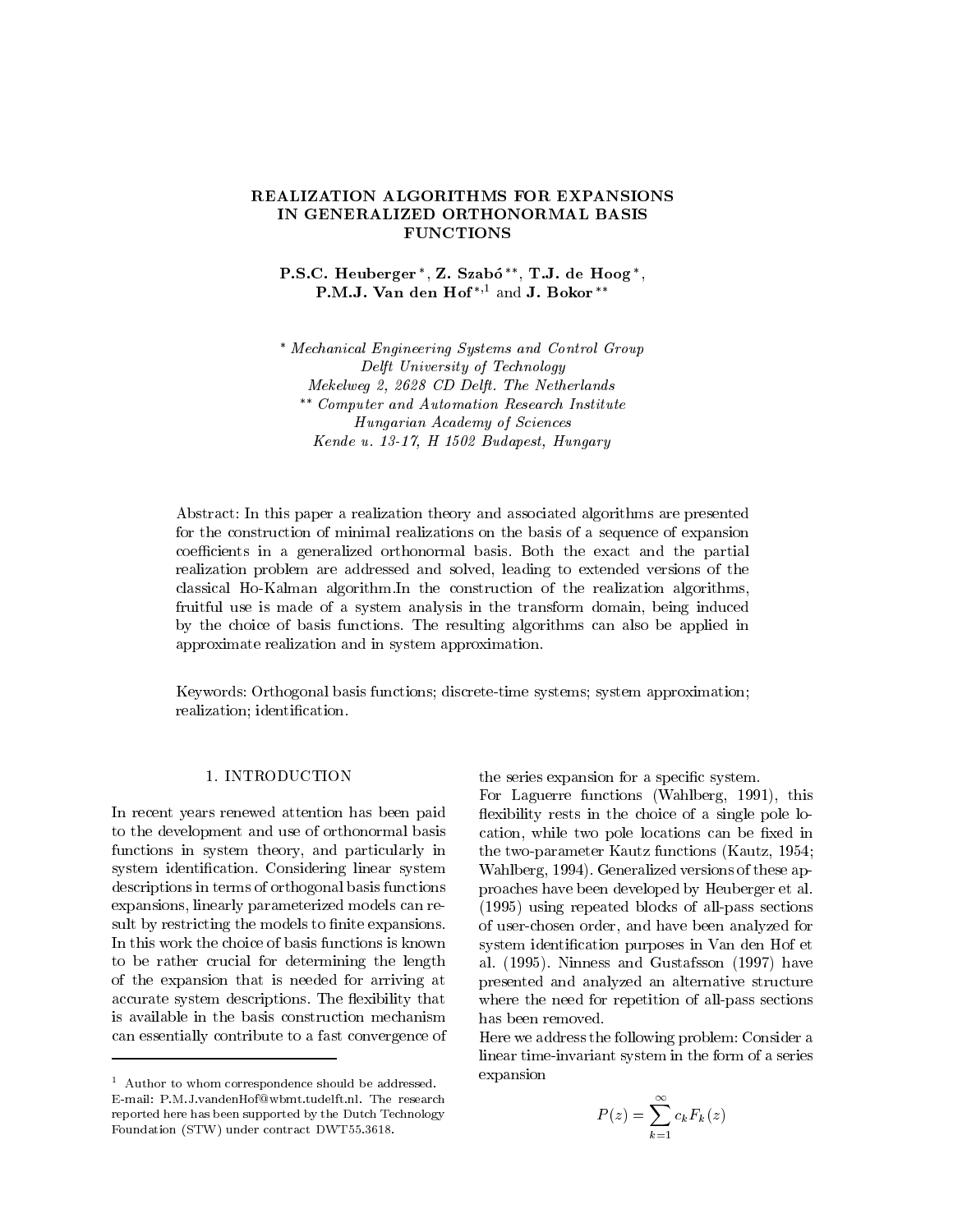where  ${F_k(z)}_{k=1,2,\cdots}$  is a sequence of (orthonor-  $\epsilon$ mal) basis functions in  $\mathcal{H}_2$ . The problem is to construct a minimal state space realization  $\mathcal{A}$  - and the sequence of the sequence of the sequence of the sequence of the sequence of the sequence of the sequence of the sequence of the sequence of the sequence of the sequence of the sequence of the sequence o coefficients  $\{c_k\}_{k=1,\cdots,N}$ .

For  $N = \infty$  and  $F_k(z) = z^{-k}$  the problem re- are m duces to a minimal problem of the minimal problem  $\mathbf{r}$ as solved by the celebrated Ho-Kalman algorithm  $\mathcal{H}$  and  $\mathcal{H}$  and  $\mathcal{H}$  and  $\mathcal{H}$  and  $\mathcal{H}$  and  $\mathcal{H}$  and  $\mathcal{H}$  and  $\mathcal{H}$  and  $\mathcal{H}$  and  $\mathcal{H}$  and  $\mathcal{H}$  and  $\mathcal{H}$  and  $\mathcal{H}$  and  $\mathcal{H}$  and  $\mathcal{H}$  and  $\mathcal{H}$  and  $\mathcal{H}$  and functions, and considering finite  $N$ , the corresponding minimal partial realization algorithm is and a solved in Tether and Section . In Tether , we can see the  $\lambda$ the formulation of conditions under which the problem has a unique solution In this latter sit uation, the required algorithm for obtaining a solution is basically the same Ho-Kalman algorithm as applied in the infinite data case.

 $\mathbb{R}$  . So and Bokor  $\mathbb{R}$  and Bokor  $\mathbb{R}$  and Bokor  $\mathbb{R}$  and Bokor  $\mathbb{R}$  and Bokor  $\mathbb{R}$  and Bokor  $\mathbb{R}$ realization theory to the situation of Hambo basis functions, for the case of infinite data  $(N = \infty)$ . In this paper it will be shown how these re sults connect to system descriptions in the related transform domain, and additionally the partial realization problem ( $N < \infty$ ) will be addressed and solved, and consequences will be indicated also for the approximative case

The paper is structured as follows- in section the theory on generalized orthonormal basis func tions is summarized. In sections 3 and 4 some results are formulated that are instrumental in handling the realization problems. The exact realization problem is addressed in section 5 and the partial problem in section 6. Some comments on the approximate realization problem conclude the paper

Unless otherwise stated, all systems in this paper are scalar discrete time systems Multivariable ex tensions are straightforward In the discrete time domain the space  $\mathcal{H}_2$  can either be defined to include only strictly proper systems or to include proper systems as well In this paper we will use the latter definition. For brevity reasons all proofs are omitted see all are omitted see all and the see all are of the see all and the see all are of the see all a

### ORTHONORMAL BASIS FUNCTIONS

In this section the main ingredients of the the ory on orthonormal basis functions will be briefly reviewed For details see Heuberger et al  Van den Hof et al  Heuberger and Van den ers (efter), francess and Gustafsson (efter), reduc basis functions are constructed from state trajectories related to balanced realizations of square inner functions and all particles are the system of the stability of the stability of the system of the stability of the stability of the stability of the stability of the stability of the stability of the stability of the transfer function  $G_b \in \mathcal{H}_2$  is inner if it satisfies then  $|G_b(e^{i\omega})| = 1$  for all  $\omega \in [-\pi, \pi]$ . Given a balanced realization  $\{A, B, C, D\}$  of an inner func- $\sim$  0 is straightforward to show that the show that the show that the show that the show that the show that the show that the show that the show that the show that the show that the show that the show that the show that

elements  $\varphi_1(z), \cdots, \varphi_{n_b}(z)$  of the  $n_b$  dimensional vector function

$$
V_1(z) = [zI - A]^{-1}B \in \mathcal{H}_2^{n_b} \tag{1}
$$

are mutually orthonormal in the standard  $\mathcal{H}_2$  inner product sense Furthermore consecutive mul  $\mathcal{L}$  tiplication of the set of the set of the set  $\mathcal{L}$  ,  $\mathcal{L}$  and  $\mathcal{L}$  and  $\mathcal{L}$ in an orthonormal set, given by the components  $\{\phi_{(k-1)n_b+1}, \cdots, \phi_{kn_b}\}\$  of the  $n_b$  dimensional vector functions

$$
V_k(z) = [zI - A]^{-1}BG_b^{k-1}(z) \qquad k \in \mathbb{N}
$$

and it can be shown that the set of all these functions  $\{\phi_i(z)\}_{i=1}^{\infty}$  constitutes a basis for the strictly proper part of  $\mathcal{H}_2$ .

Directly resulting from the basis for strictly proper stable systems in  $\mathcal{H}_2,$  a basis  $\{v_k(t)\}$  for the related Hilbert space of  $\ell_2|1,\infty$ -signals follows, by considering the inverse z-transforms of the  $\mathcal{H}_2$ signals These functions are the impulse responses  $\mathbb{R}^n$  with the property-dimensions  $\mathbb{R}^n$  and  $\mathbb{R}^n$ 

$$
v_1(t) = A^{t-1}B\tag{2}
$$

$$
v_{k+1}(t) = (G_b(q) \cdot I)v_k(t).
$$
 (3)

To avoid confusion these functions will also be denoted by

$$
v_k(t)^{\{A,B,C,D\}}\tag{4}
$$

Considering this general class of basis functions for any strictly proper system  $H(z) \in \mathcal{H}_2$  there exists a unique series expansion:

$$
H(z) = \sum_{k=1}^{\infty} L_k^T V_k(z) \qquad L_k \in \mathbb{R}^{n_b \times 1}.
$$
 (5)

 $S$  processes of  $S$  and  $S$  and  $S$  and  $S$  are completed to the contract of  $S$  and  $S$  and  $S$  and  $S$  and  $S$  and  $S$  and  $S$  and  $S$  and  $S$  and  $S$  and  $S$  and  $S$  and  $S$  and  $S$  and  $S$  and  $S$  and  $S$  and  $S$  and classical basis functions, such as the standard pulse basis  $V_k(z) = z^{-k}$ , the Laguerre basis and the twoparameter Kautz functions Kautz Wahlberg  see Heuberger et al 

These basis functions give rise to a general theory on system transformations induced by these so called Hambo basis functions, such that a system – (), admitsion and an alternative description description description description of the second contract of the second contract of the second contract of the second contract of the second contract of the second contract o  $\sigma$   $\bf{v}$   $\bf{r}$  in the transform domain. For details see  $\mathcal{L}$  , and the  $\mathcal{L}$  - this function density function function and  $\mathcal{L}$  $I$  ( $\Delta$ ) can be expressed through variable transformation mations, using the  $n_b \times n_b$  inner function

$$
N(z) := A + B(z - D)^{-1}C \tag{6}
$$

with McMillan degree 1 and balanced realization  $(D, C, B, A)$ . If we write  $P(z) = \sum_{k=1}^{\infty} p_k z^{-k}$ , **The Community of the Community** 

$$
\widetilde{P}(\lambda)=\sum_{k=1}^{\infty}p_{k}N^{k}(\lambda)
$$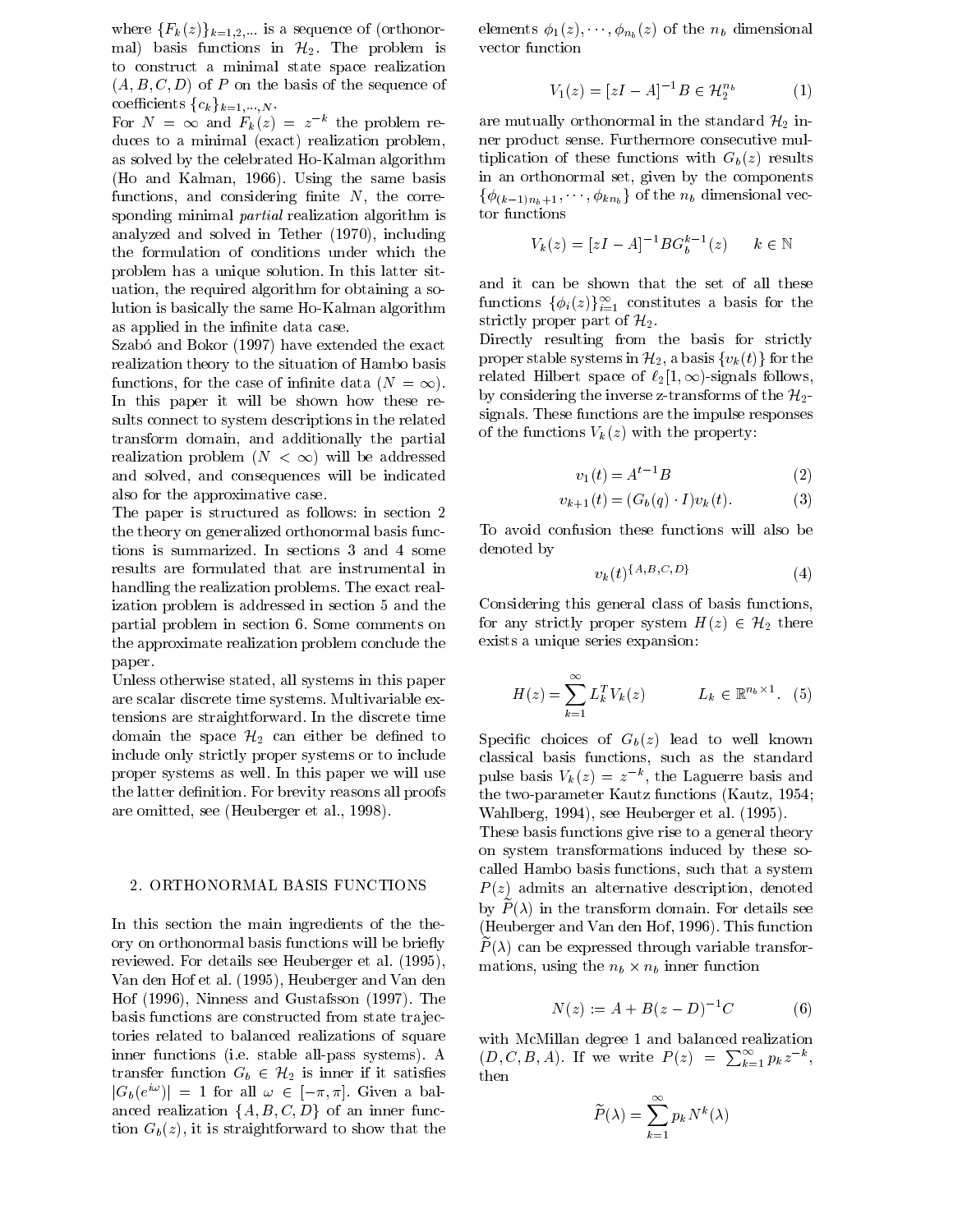or differently denoted:  $P(\lambda) = P(z)|_{z^{-1} = N(\lambda)}$ . The mapping  $\textsf{T}: \ \mathcal{H}_2 \ \rightarrow \ \mathcal{H}_2^{n_b \times n_b}$  defined by  $e^{in\theta}$ .  $\Gamma(T) = I \langle A \rangle$  is referred to as the Hambo systemtransform

From a signal processing point of view this alter native representation of systems fits into the  $H$ matrix representation framework as discussed by  $\mathbf{A} = \mathbf{A} \mathbf{A}$ 

Given this background material the problem ad dressed in this paper can be formulated as follows:

Problem Given a system G z and an or thonormal basis  ${V_k(z)}_{k=1}^{\infty}$ , such that  $G(z)$  =  $\sum_{k=1}^{\infty} L_k^TV_k(z)$  construct an algorithm to derive ka minimum state space realization of Griss, rates and on the expansion sequence  $\{L_1, \dots, L_N\}$ .

This problem will be approached through the Hambo system transform, revealing the relation between the expansion coefficients  ${L_k}$  and the Markov parameters  $\{M_k\}$  of the transformed sys- $\text{term}$   $G(N)$  and thus creating the Hankel matrix  $\epsilon$   $\epsilon$ of the transformed system, denoted by  $\widetilde{H}$ . Furthermore the relation between  $\tilde{H}$  and the Hankel matrix of G z denoted by H will be established Equivalent relations are given for the shifted sys tem  $G(z) := zG(z)$  and its Hambo transform bow this  $G(z)$ , with Hankel matrices H respectively H. In  $G(\lambda)$ scheme:

$$
\{L_k\} \longrightarrow \{M_k\} \longrightarrow \widetilde{\tilde{H}} \sim H
$$

$$
\{\tilde{M}_k\} \longrightarrow \widetilde{\tilde{H}} \sim \tilde{H}
$$

The solution of the problem is based on an exten sion of the Ho-Kalman algorithm and the solution of the classical minimal partial realization prob lem given by Tether 

## 3. THE HAMBO TRANSFORM OF BASIS FUNCTIONS

The key property of the basis functions, that will be used in this paper, is the fact that the Hambo transform of the elements of  $\pm \sqrt{2}$ be calculated explicitly, as stated in the following proposition:

Proposition - Let the vector valued function V  $\left[\phi_1(z) \phi_2(z) \cdots \phi_{n_b}(z)\right]^T$  be given by (1). Then which for  $1 \leq k \leq n_b$  there exist matrices  $P_k, Q_k \in$  $\mathbb{R}^{n_b \times n_b}$  such that the Hambo system transform of  $\mu$  is the same satisfied of  $\mu$ 

$$
\widetilde{\phi_k}(\lambda) = P_k + Q_k \lambda^{-1} \qquad 1 \le k \le n_b.
$$

where the matrices  $\{P_k,Q_k\}$  are the solution of the following set of Sylvester equations:

$$
AP_k A^T + Ae_k B^T = P_k
$$
  

$$
AQ_k A^T + BCe_k B^T + BCP_k^T A^T = Q_k
$$

and where  $e_k$  is the  $k^{th}$  Euclidean unit vector.

matrices  $\{P_k, Q_k\}$ : To facilitate the notation in the following sections we introduce a compact form for the set of all

$$
\mathcal{P} := \left[ \begin{array}{ccc} P_1^T & P_2^T & \cdots & P_{n_b}^T \end{array} \right]^T \in \mathbb{R}^{n_b \times n_b^2} \qquad (7)
$$

$$
\mathcal{Q} := \left[ \ Q_1^T \ Q_2^T \ \cdots \ Q_{n_b}^T \ \right]^T \in \mathbb{R}^{n_b \times n_b^2} \tag{8}
$$

### HANKEL MATRICES IN THE TRANSFORM DOMAIN

In this section it will be shown how the material of the previous sections allows the calculation of the Hambo system transform, given an expansion in terms of orthonormal basis functions The system transform will be expressed in terms of Markov parameters, connecting directly to the Hankel matrix of the system transform. Hence, given an expansion  $G(z) = \sum_{k=1}^{\infty} L_k^T V_k(z)$  we will show how this can be translated into an expansion of the translated into an expansion of the translated into an exp  $G(\lambda) = \sum_{k=0}^{\infty} M_k \lambda^{-k}$ . The result is given in terms of the notation  $(7,8)$ , and  $\otimes$  denoting Kronecker product

*Proposition 3.* 
$$
\widetilde{G}(\lambda) = \sum_{k=0}^{\infty} M_k \lambda^{-k}
$$
, where  
\n
$$
M_0 = [L_1^T \otimes I] \mathcal{P}
$$
\n
$$
M_k = [L_{k+1}^T \otimes I] \mathcal{P} + [L_k^T \otimes I] \mathcal{Q}
$$
\n(10)

In the course of the paper we will need a similar expression for the Hambo transform of the *shifted* function  $G(z) := zG(z)$ :

$$
Proposition 4. \widetilde{G}(\lambda) = \sum_{k=0}^{\infty} \widetilde{M}_k \lambda^{-k}, \text{ where}
$$
  
\n
$$
\widetilde{M}_0 = (L_1^T B)I + [(L_1^T A) \otimes I] \mathcal{P} \qquad (11)
$$
  
\n
$$
\widetilde{M}_k = (L_{k+1}^T B)I + [(L_{k+1}^T A) \otimes I] \mathcal{P} + [(L_k^T A) \otimes I] \mathcal{Q} \qquad (12)
$$

 $\tau$  , the transfer of the function  $\mu$  transfer functions  $\tau$  $Q_k \in H$  and  $H$ . The latter two Propositions show how the set of expansion coefficients can be efficiently transformed into Markov parameters of the Hambo sys which immediately results in the Hankel matrices

> This section will be concluded with establishing the connection between the Hankel matrices in the transform domain  $(H, H)$  and the corresponding Hankel matrices in the standard domain  $(H, H)$ .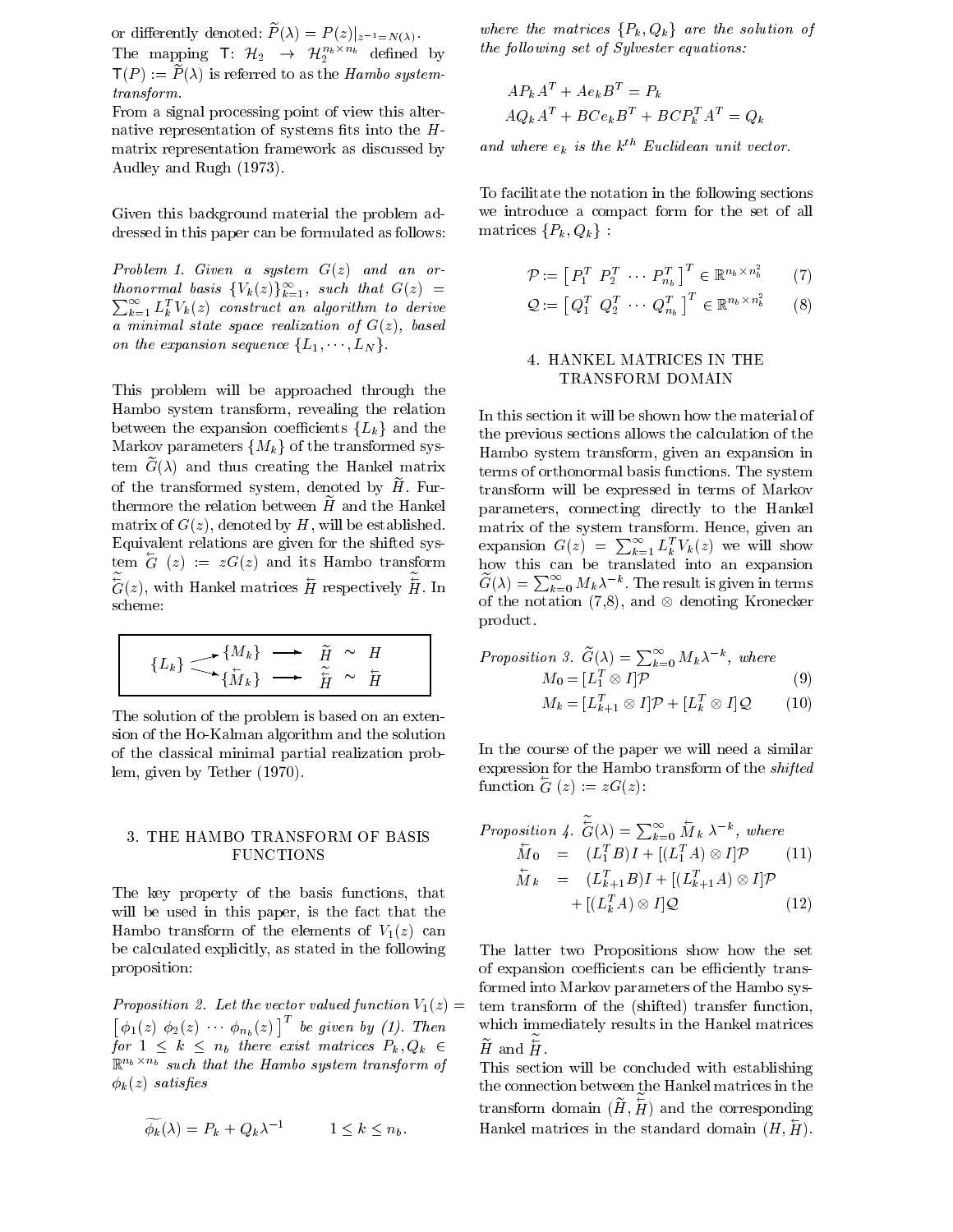This connection turns out to be determined by a set of transformation matrices, that are derived from the allpass function Gb z

representative a system Graph and its Hambourg and its Hambourg and its Hambourg and its Hambourg and its Hambourg and its Hambourg and Its Hambourg and Its Hambourg and Its Hambourg and Its Hambourg and Its Hambourg and I  $u$  ansform  $G(\lambda)$  with Hankel matrices H respectively tively  $H$ , then there exist unitary matrices  $H_1, H_2$ such that  $H = T_1^{-1} H T_2 = T_1^T H T_2$ , with

$$
(T_1)_{ij} = v_i(j)^{\{A, B, C, D\}} \tag{13}
$$

$$
(T_2)_{ij} = v_i(j)^{\{A^T, C^T, B^T, D^T\}} \tag{14}
$$

where  $v_i(j)$  {F,G,H,J} is defined by eq. (2-4).

This property shows that the Hankel matrices in both domains have equal rank and that any full rank decomposition of  $H$  immediately results in a full rank decomposition of  $H$ . This property will be of use in the generalization of the Ho-Kalman realization algorithm, discussed next.

#### EXACT REALIZATION

In this section the generalization of the Ho Kalman algorithm will be discussed, generalized in terms of the GOBF basis It is assumed that the Hankel matrices involved are fully known, i.e. the matrices are of infinite dimension, or equivalently all Markov parameters  $\{G_i\}_{i=1}^{\infty}$  are known. This problem is a solution if there is a solution if  $\mu$ exist integers  $N', N$  such that  $rank(H_{N',N}) = \bigcup_{i=1}^{N}$  $\lim_{t \to \infty} (H_N + i N + i) = n_0$  for all  $i, j = 0, 1, 2, \dots$ where

$$
H_{r,c} = \begin{bmatrix} G_1 & G_2 & \cdots & G_c \\ G_2 & G_3 & \cdots & G_{c+1} \\ \vdots & \vdots & & \vdots \\ G_r & G_{r+1} & \cdots & G_{r+c-1} \end{bmatrix}
$$
 (15)

and in this case  $n_0$  is the minimal state space dimension Under the assumption that the un known system is finite dimensional, a minimal state space realization can be determined using the Ho-Kalman algorithm:

Algorithm 1. (Ho-Kalman). Given infinite Hankel matrices H, H, with elements  $H_{ii} = G_{i+i-1}$ and  $H_{ij} = G_{i+j}$ , where  $\{G_k\}$  is the set of Markov  $\qquad$ parameters of a nite dimensional system G z the following steps result in a minimal state space realization  $\{A_g, B_g, C_g\}$  of  $G(z)$ :

- (1) Let  $H = \Gamma \cdot \Delta$  be a full rank decomposition, *i.e.*  $rank(\Gamma)=rank(\Delta)=rank(H)$ .
- (2) Then H obeys the relation  $H = \Gamma \cdot A_g \cdot \Delta$ .
- (3) Hence  $A_q = \Gamma^+$  H  $\Delta^+$ , with ( )<sup>+</sup> indicating rea  $the\ Moore-Penrose\ pseudo-inverse.$

(4) Furthermore 
$$
B_g
$$
 and  $C_g$  are created from  
\n
$$
B_g = \Delta \begin{bmatrix} I_m \\ 0 \end{bmatrix} and C_g = \begin{bmatrix} I_p & 0 \end{bmatrix} \Gamma.
$$

 $\mathbf{H} = T_1^T H T_2$ , given by Proposition 5. Substituting these relations in Algorithm in Algorithm relations in Algorithm relations in Algorithm relations  $\mathcal{L}(\mathbf{A})$ The extended minimal realization problem ad dressed here is given in Problem 1, with  $N = \infty$ . For the solution of this problem explicit use is made of the transformation property  $H = I_1 H I_2$ in a realization algorithm based on the Markov parameters in H and  $H$ . The missing link is then the relation between the expansion coefficients  ${L_k}$  and these Hankel matrices. That relation is established by Propositions 3 and 4.

This approach leads to the following algorithm:

algorithm at power and all almost the second or the second the series expansion  $G(z) = \sum_{k=0}^{\infty} L_k^T V_k(z)$ , the following steps result in a minimal state space real ization  $\{A_{\bar{g}}, B_{\bar{g}}, C_{\bar{g}}\}$  of  $G(z)$ :

- $(1)$  Calculate with Propositions 3 and 4 the Markov parameters  $\{M_k\}, \{M_k\}$  of the Hambo system transforms  $G(\lambda)$ ,  $G(\lambda)$ .
- $(2)$  Create Hankel matrices H, H, with elements  $H_{ij} = M_{i+j-1}$  and  $H_{ij} = M_{i+j-1}$ .
- $\Box$  Let  $H = 1$   $\Delta$  be a full fully decomposition of  $H_{\rm H}$  and  $H_{\rm H}$
- (4) Then H obeys the relation  $H = \Gamma \cdot A_{\bar{a}} \cdot \Delta$
- (5) Hence  $A_{\bar{a}}$  obeys  $A_{\bar{a}} = \Gamma^+ \cdot H \cdot \Delta^+$
- $B_{\tilde{g}} = \tilde{\Delta} T_2 \begin{bmatrix} 1 \\ 0 \end{bmatrix}$  and  $C_{\tilde{g}} = \begin{bmatrix} 1 & 0 \end{bmatrix} T_1^T \tilde{\Gamma}$

$$
B_{\tilde{g}}=\widetilde{\Delta} T_2\begin{bmatrix}1\\0\end{bmatrix}\ and\ C_{\tilde{g}}=\begin{bmatrix}1&0\end{bmatrix}T_1^T\widetilde{\Gamma}
$$

 $\Box$  . The important reature nere is the fact that only one row c.q. column of the transformation matrices  $I_1^-, I_2^-$  is required to calculate the state space realization. In general the calculation of  $B_{\bar{g}}$  and  $C_{\bar{a}}$  involves infinite dimensional matrix calcula $t$  tions. In the special case that  $G(\Lambda)$  is a ninte impulse response model, this will be reduced to finite operations. This occurs when the underlying system G (s) mass comply to manager of nonzero and nonzero control expansion coefficients:  $G(z) = \sum_{k=1}^{N} L_k^T V_k(z)$ . For numerical examples of the samples of the samples of the samples of the samples of the samples of the samples o and Bokor, 1997).

### PARTIAL REALIZATION

In this section the generalization of the so-called partial realization problem is described and a so lution to this problem is presented. The partial realization problem Tether  deals with the case of limited information, i.e. only a finite num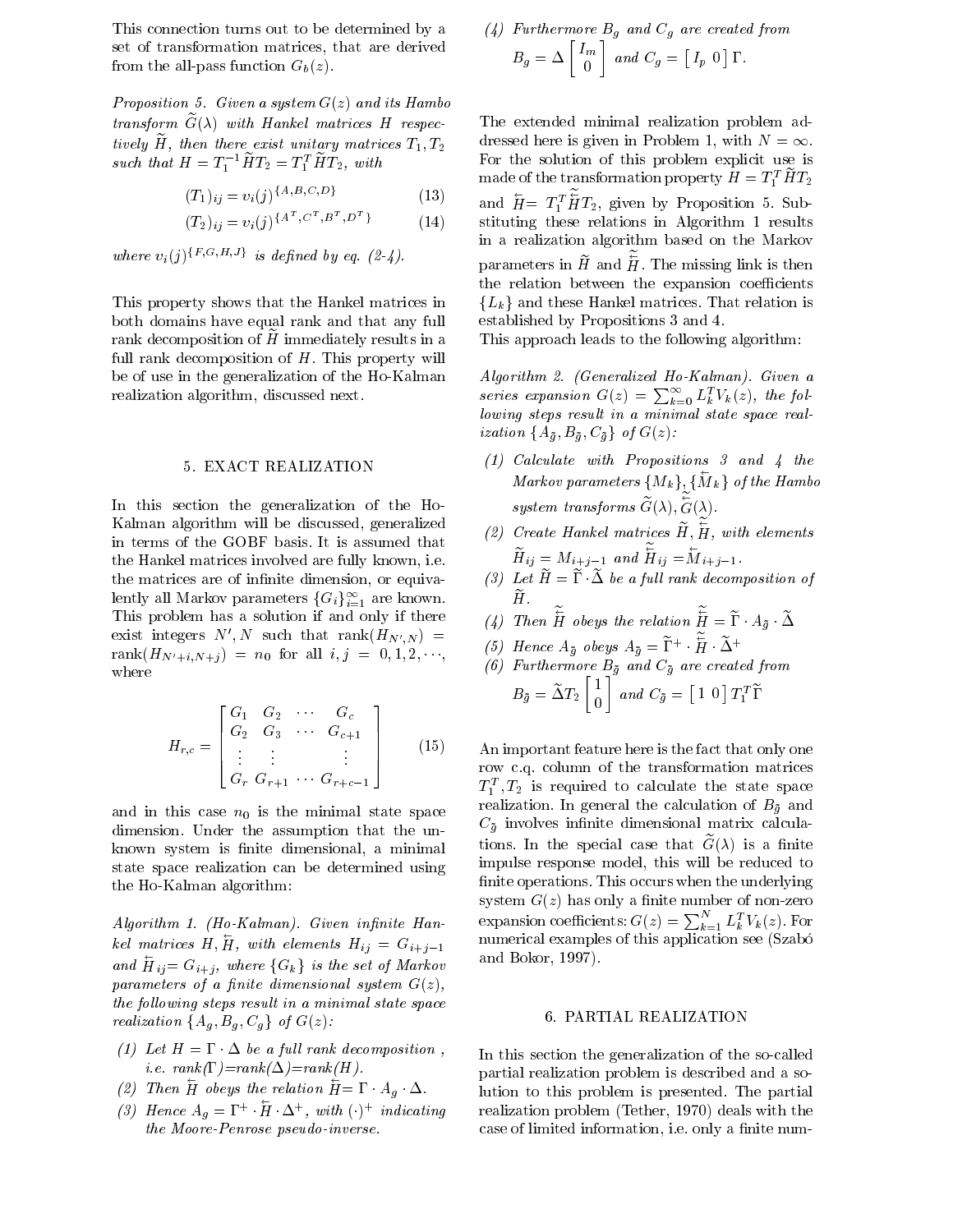ber of Markov-parameters is known. The problem is the construction of a finite dimensional minimal state space realization that fits these Markov parameters. The *minimal* partial realization problem aims at finding such a realization with a minimal McMillan degree over all possible realizations The following lemma gives conditions for the existence of a unique minimal partial realization

Lemma 6. (Tether, 1970). Let  $\{Y_1, \cdots, Y_{N_0}\}$  be an arbitrary sequence of  $p \times m$  matrices and let  $H_{i,j}, i+j \leq N_0$ , be a corresponding block Hankel matrix. Then a minimal partial realization given by the Ho-Kalman algorithm is unique  $(module)$ similarity transformations) if and only if there exist positive integers  $N', N$  such that

(1) 
$$
N' + N = N_0
$$
  
(2) rank $(H_{N',N}) = rank(H_{N'+1,N}) = rank(H_{N',N+1}).$ 

Generalizing this property to the GOBF case is more involved than in the exact realization case because proposition 5 is only valid for infinite Hankel matrices and not for finite matrices. The key idea to overcome this problem is to extend these finite matrices to infinite dimensions, using the Ho-Kalman algorithm in the transform  $do$ minimal this will realize the quadranteers, comparative and of the underlying systems  $G(z)$  and  $G(z)$ , which are guaranteed to be unique under rank conditions given by lemma 6. Since a minimal realization for  $G(z)$ ,  $G(z)$  automatically gives a full rank decomposition for the associated infinite Hankel matrices in terms of the product of the observability and controllability matrices

$$
\widetilde{H} = \widetilde{\Gamma} \cdot \widetilde{\Delta} \qquad \widetilde{\widetilde{H}} = \widetilde{\widetilde{\Gamma}} \cdot \widetilde{\widetilde{\Delta}}
$$

we can apply Algorithm 1 to obtain

$$
\widetilde{\overleftarrow{H}} = \widetilde{\overleftarrow{\Gamma}} \cdot \widetilde{\overleftarrow{\Delta}} = \widetilde{\Gamma} \cdot A_g \cdot \widetilde{\Delta} \to A_{\bar{g}} = \widetilde{\Gamma}^+ \widetilde{\widetilde{\Gamma}} \widetilde{\widetilde{\Delta}} \widetilde{\Delta}^+, \tag{Giv}
$$

which expression can be calculated using Sylvester and Lyapunov equations Along the same line of reasoning the matrices  $B_g$  and  $C_g$  are derived. This leads to the following algorithm:

Algorithm Generalized Minimal Partial Real ization). Let  $\{L_k\}_{k=1}^{N_0}$  be the first  $N_0$  expansion coefficients of a scalar system  $G(z)$  and let  $\{M_k, M_k\}$  $\sum_{k=0}^{N_0-1}$  be the Markov parameters of the Hambo system transform of G z respectively its shift  $G(z)$ , as define that both  $\{\overline{M}_k\}_{k=1}^{N_0-1}$  and  $\{M_k\}_{k=1}^{N_0-1}$  satisfy the real conditions of Lemma Then a unique minimal  $\mathbf{I}$ state space realization  $\{A_{\bar{g}}, B_{\bar{g}}, C_{\bar{g}}\}$  of  $G(z)$  is obtained as follows:

 $(1)$  Use the Ho-Kalman algorithm to create min $imal\ state\ space\ realizations\ \{A,B,C\}\ \ and$  $\{A, B, C\}$ , such that for  $1 \leq k \leq N_0$ 

$$
\overleftarrow{M}_k = \widetilde{\tilde{C}} \widetilde{\tilde{A}}^{k-1} \widetilde{\tilde{B}} \qquad M_k = \widetilde{C} \widetilde{A}^{k-1} \widetilde{B}
$$

- Observe that the innite Hankel matrices  $H, H,$  constituted by these realizations have full rank decompositions

$$
\widetilde{H} = \widetilde{\Gamma} \cdot \widetilde{\Delta} := \begin{bmatrix} \widetilde{C} \\ \widetilde{C} \widetilde{A} \\ \vdots \end{bmatrix} \begin{bmatrix} \widetilde{B} & \widetilde{A}\widetilde{B} & \cdots \end{bmatrix}
$$
\n
$$
\widetilde{\widetilde{H}} = \widetilde{\widetilde{\Gamma}} \cdot \widetilde{\widetilde{\Delta}} := \begin{bmatrix} \widetilde{\widetilde{C}} \\ \widetilde{\widetilde{C}} \widetilde{A} \\ \vdots \end{bmatrix} \begin{bmatrix} \widetilde{\widetilde{B}} & \widetilde{\widetilde{A}} \widetilde{B} & \cdots \end{bmatrix}
$$

 $(A)$  Apply the generalized Ho-Kalman algorithm re growth and the step of the step of the step of the step of the step of the step of the step of the step of

$$
A_{\bar{g}} = \tilde{\Gamma}^+ \tilde{\tilde{\Gamma}} \tilde{\tilde{\Delta}} \tilde{\Delta}^+
$$
  
\n
$$
= (\tilde{\Gamma}^T \tilde{\Gamma})^{-1} (\tilde{\Gamma}^T \tilde{\tilde{\Gamma}}) (\tilde{\tilde{\Delta}} \tilde{\Delta}^T) (\tilde{\Delta} \tilde{\Delta}^T)^{-1}
$$
  
\n
$$
= R_1^{-1} R_2 S_2 S_1^{-1}
$$
  
\n
$$
B_{\bar{g}} = \tilde{\Delta} T_2 \begin{bmatrix} 1 \\ 0 \end{bmatrix} = R_3
$$
  
\n
$$
C_{\bar{g}} = \begin{bmatrix} 1 & 0 \end{bmatrix} T_1^T \tilde{\Gamma} = R_4
$$

using the  $Lyapunov/Sylvester$  equations:

$$
R_1 = \widetilde{A}^T R_1 \widetilde{A} + \widetilde{C}^T \widetilde{C}
$$
  
\n
$$
R_2 = \widetilde{A}^T R_2 \widetilde{\widetilde{A}} + \widetilde{C}^T \widetilde{\widetilde{C}}
$$
  
\n
$$
S_1 = \widetilde{A} S_1 \widetilde{A}^T + \widetilde{B} \widetilde{B}^T
$$
  
\n
$$
S_2 = \widetilde{A} S_2 \widetilde{A}^T + \widetilde{B} \widetilde{B}^T
$$
  
\n
$$
R_3 = \widetilde{A}^T R_3 D + \widetilde{B} C^T
$$
  
\n
$$
R_4 = D^T R_4 \widetilde{A} + B^T \widetilde{C}.
$$

Given this algorithm, the question will arise why and when it would be of use This will typically be the case in an approximation or identification setting, using an orthonormal basis function approach. One of these situations is where a finite number of expansion coefficients is estimated, i.e. estimation of the parameters  ${L_k}$  in a model structure

$$
y(t) = \sum_{k=1}^{N} L_k^T V_k(q) u(t) + e(t),
$$

and the number of significant coefficients  $L_k$  is relatively high, such that a direct state space realization would result in a high order model One approach in this case would be to apply model reduction techniques to obtain a lower or der model. However, such a procedure will not